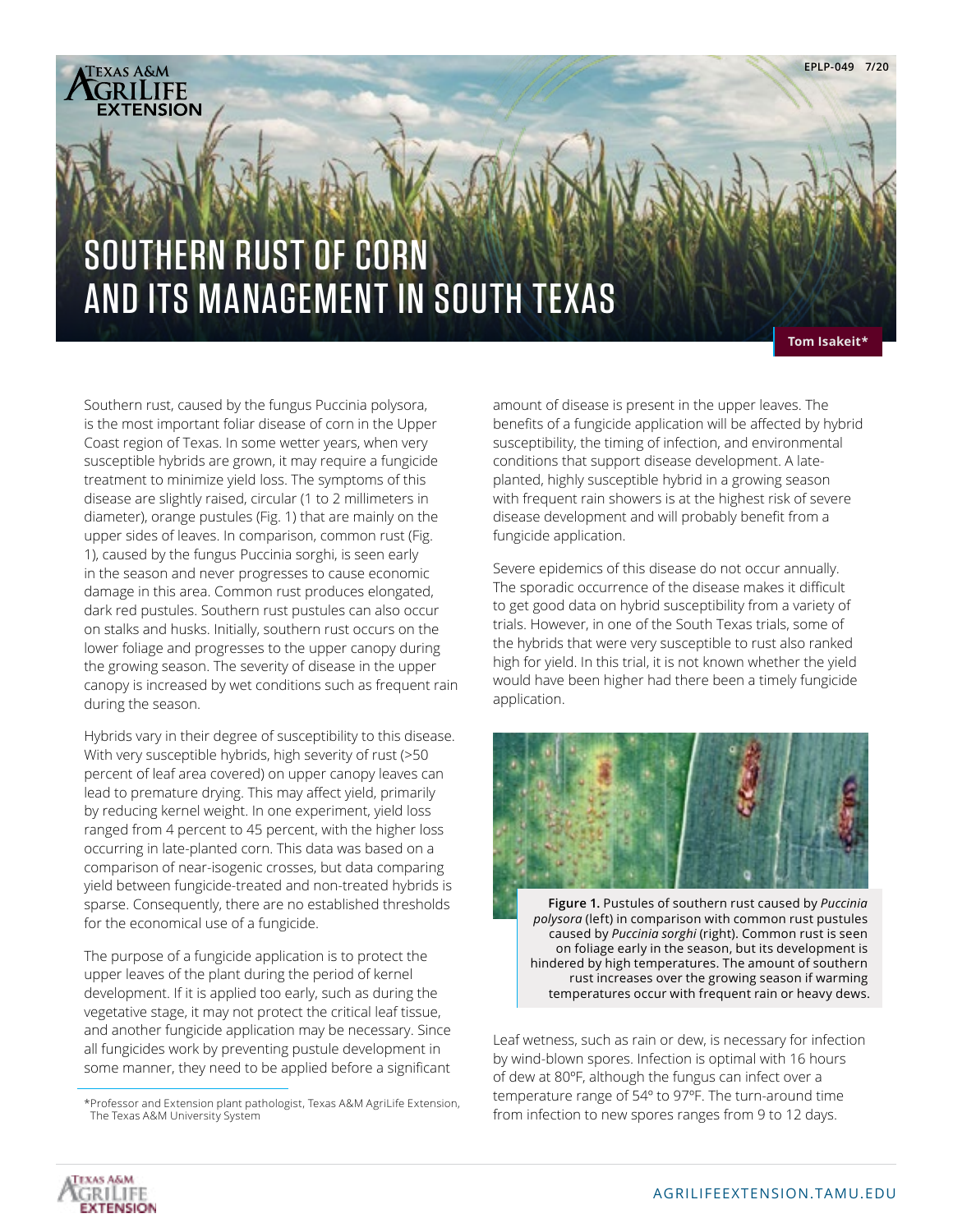## **STEPS TO MAKING A DECISION TO SPRAY A FUNGICIDE:**

## **1. Is it southern rust? (See Fig. 1)**

 **No.** Continue to scout. **Yes.** Go to Step 2.

**2. What is the severity on lower leaves? Is at least 3 percent to 5 percent of the leaf area of at least 50 percent of the plants affected? See Figure 2 for an estimation of 3 percent to 5 percent leaf severity.**

**No.** Continue to scout.

 **Yes.** Refer to Table 1 to determine the benefit of spraying.



**Figure 2.** A guide illustrating approximately 3 percent to 5 percent leaf area covered by southern rust pustules.

## **TABLE 1. POSSIBILITIES OF BENEFITS OF SPRAYING FOR SOUTHERN RUST DEPENDING ON THE CROP STAGE WHEN IT IS FIRST DETECTED.**

| <b>CROP STAGE</b> | <b>POSSIBLE BENEFIT</b><br><b>FROM SPRAYING</b>               | <b>COMMENT</b>                        |
|-------------------|---------------------------------------------------------------|---------------------------------------|
| Vegetative        | None                                                          |                                       |
| VT (tasseling)    | Maybe, with a late-<br>planted and very<br>susceptible hybrid | May need a second spray               |
| R1 (silking)      | Yρς                                                           | May need a second spray               |
| R2 (blister)      | Yes                                                           | Less likely to need a<br>second spray |
| R3 (milk)         | Yes                                                           | No second spray needed                |
| R4 (dough)        | Maybe, with severe<br>disease pressure                        | No second spray needed                |
| R5 (dent)         | Less likely                                                   | No second spray needed                |
| R6 (black layer)  | None                                                          |                                       |

## WHAT FUNGICIDE TO SPRAY?

In South Texas, there is a lack of efficacy data based on side-by-side comparisons with replications. There are three classes of fungicides labeled on corn with different modes of action. Fungicides in the same class can differ in their activity and stability. Based on Upper Gulf Coast studies conducted with a limited number of fungicides, it appears that any of the labeled fungicides will do a good job if they are applied in a timely manner, such as before extensive pustule development on the leaves attached to the ears or higher leaves. Performance of different fungicides may vary greatly under severe disease pressure, but under lighter pressure, all the labeled fungicides should work well. Under some circumstances, it may be necessary to make a second fungicide application if the first fungicide was applied early in the season. Fungicides will have activity 2 to 3 weeks after application, so with an early season application, another application may be needed if disease pressure continues during the growing season. The use of a fungicide should be considered as a tool for risk management. If a fungicide is applied to a less-susceptible hybrid, or if weather conditions become too dry to support future disease development, then there is no benefit—just an added cost to production. More studies are needed to define the thresholds for the economic management of southern rust in the Upper Gulf Coast.

The fungicides in Table 2 are grouped by chemical class with the corresponding Fungicide Resistance Action Committee (FRAC) number. The FRAC number is a classification that can be used for resistance management. For example, in the event an additional spray is needed, if the fungicide label says to alternate a fungicide with one that has a different mode of action (FRAC number) and the fungicide was Headline (strobilurin class, FRAC 11), then the subsequent fungicide cannot be Quadris or other FRAC 11 fungicides. The fungicide for the subsequent application should then be a triazole or pyrazole-carboxamide. Fungicide mixtures (i.e., different FRAC groups) are less prone to resistance development because of two different modes of action, but labeling may still require fungicide rotation. At this time, limited data from the Upper Gulf Coast area suggests that for southern rust control, one fungicide application per season would be sufficient. Central Texas ("Blacklands"), which is generally drier, would have less disease pressure than the Upper Gulf Coast.